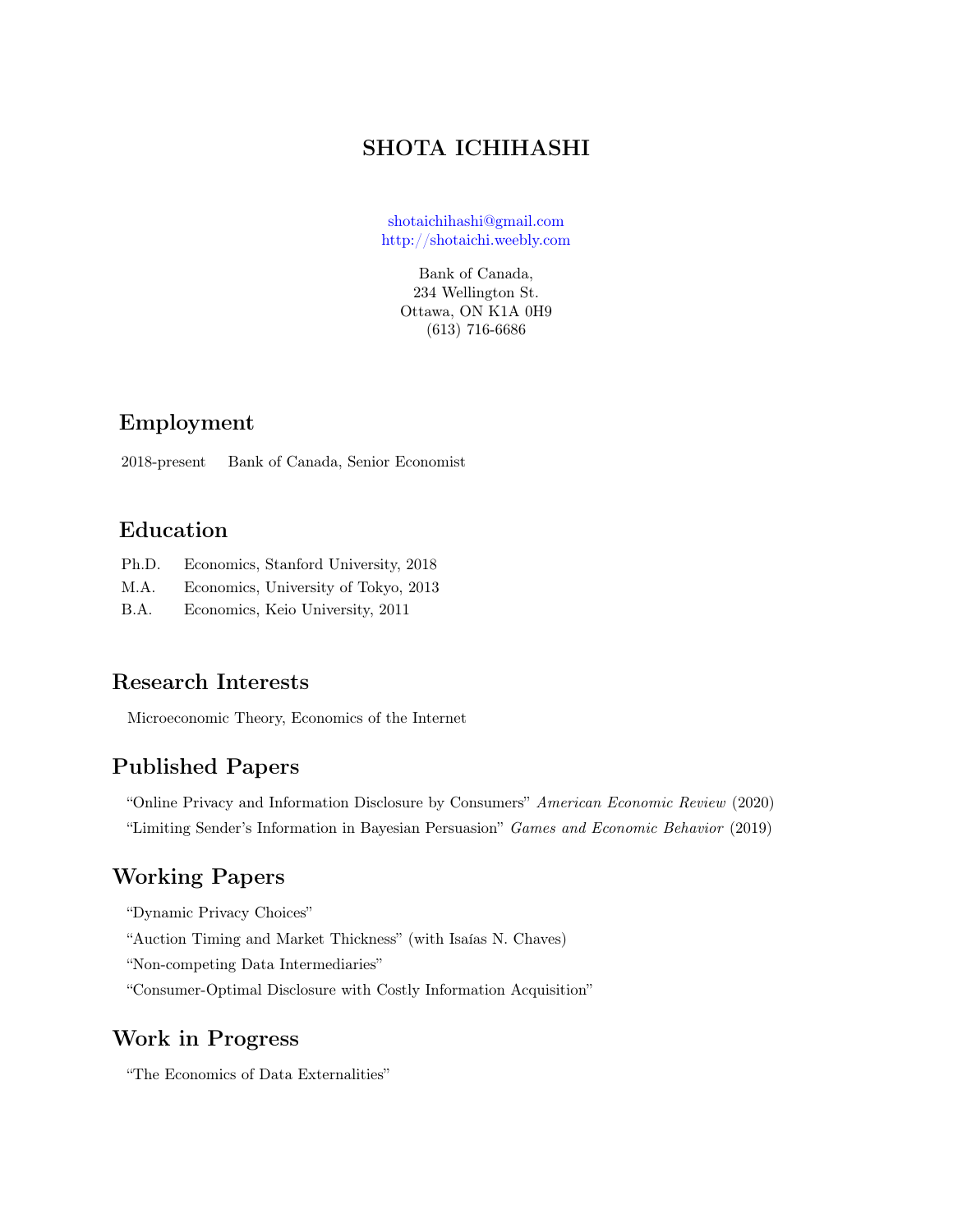# Scholarships and Awards

| 2015-2018 | Koret Fellow, Stanford Graduate Fellowship, Stanford University      |
|-----------|----------------------------------------------------------------------|
| 2013-2015 | Yoshida Scholarship, Yoshida Scholarship Foundation                  |
| 2013      | Stanford Economics Graduate Research Fellowship, Stanford University |

### Relevant Position

2014 Research Assistant for Prof. Paul Milgrom, Stanford University

# Teaching Experience

| 2015 | Teaching Assistant for Prof. Paul Milgrom, Stanford University, Graduate Microeconomics      |
|------|----------------------------------------------------------------------------------------------|
| 2012 | Lecturer, University of Tokyo, Mathematics Review Course (Graduate)                          |
| 2012 | Teaching Assistant for Prof. Daisuke Oyama, University of Tokyo, Undergraduate Game Theory   |
| 2012 | Teaching Assistant for Prof. Michihiro Kandori, University of Tokyo, Graduate Microeconomics |

### Seminars, Conferences, and Invited Talks

| Upcoming | Canadian Economic Theory Conference (online), ACM EC'20 (online), CTWZ (online), SITE<br>Conference 2020 (online), University of Colorado Boulder                                                                                                                                                                                                                                                                                                                                                                                                                                                        |
|----------|----------------------------------------------------------------------------------------------------------------------------------------------------------------------------------------------------------------------------------------------------------------------------------------------------------------------------------------------------------------------------------------------------------------------------------------------------------------------------------------------------------------------------------------------------------------------------------------------------------|
| 2020     | Digital Economics Conference 2020 (Toulouse), G7 DWG Workshop (Bank of Canada), University<br>of Rochester (Simon Business School), Privacy Workshop (Princeton), Peking University                                                                                                                                                                                                                                                                                                                                                                                                                      |
| 2019     | Bank of Canada (brown bag & MPRC), WEAI Conference (Tokyo), Yokohama National Univer-<br>sity, University of Tokyo, Decentralization Conference 2019 (Michigan), University of Waterloo,<br>CEA 2019 (Banff), Stony Brook Game Theory Conference, EARIE 2019, Queen's University (in-<br>vited), Keio University, National University of Singapore (invited), Hong Kong University, Hong<br>Kong University of Science and Technology, Western University (invited), University of Montreal<br>(invited), ShanghaiTech University (invited), Shanghai University of Finance and Economics (in-<br>vited) |
| 2018     | University of Southern California, University of Pennsylvania, The 16th Annual IIOC (Indiana),<br>Bank of Canada, Yokohama National University, Keio University, FTC 11th Microeconomics Con-<br>ference (DC), INFORMS (Phoenix), WITS 2018 Conference (Santa Clara)                                                                                                                                                                                                                                                                                                                                     |
| 2017     | The 15th IIOC (Rising Star Session, Boston)                                                                                                                                                                                                                                                                                                                                                                                                                                                                                                                                                              |
| 2016     | Summer School of the Econometric Society, Kyoto                                                                                                                                                                                                                                                                                                                                                                                                                                                                                                                                                          |

# Professional Service

Reviewer for: American Economic Journal: Microeconomics, Econometrica, International Economic Review, Journal of Economic Theory, Journal of Political Economy, Journal of Industrial Economics, Management Science National Science Foundation (ad hoc reviewer)